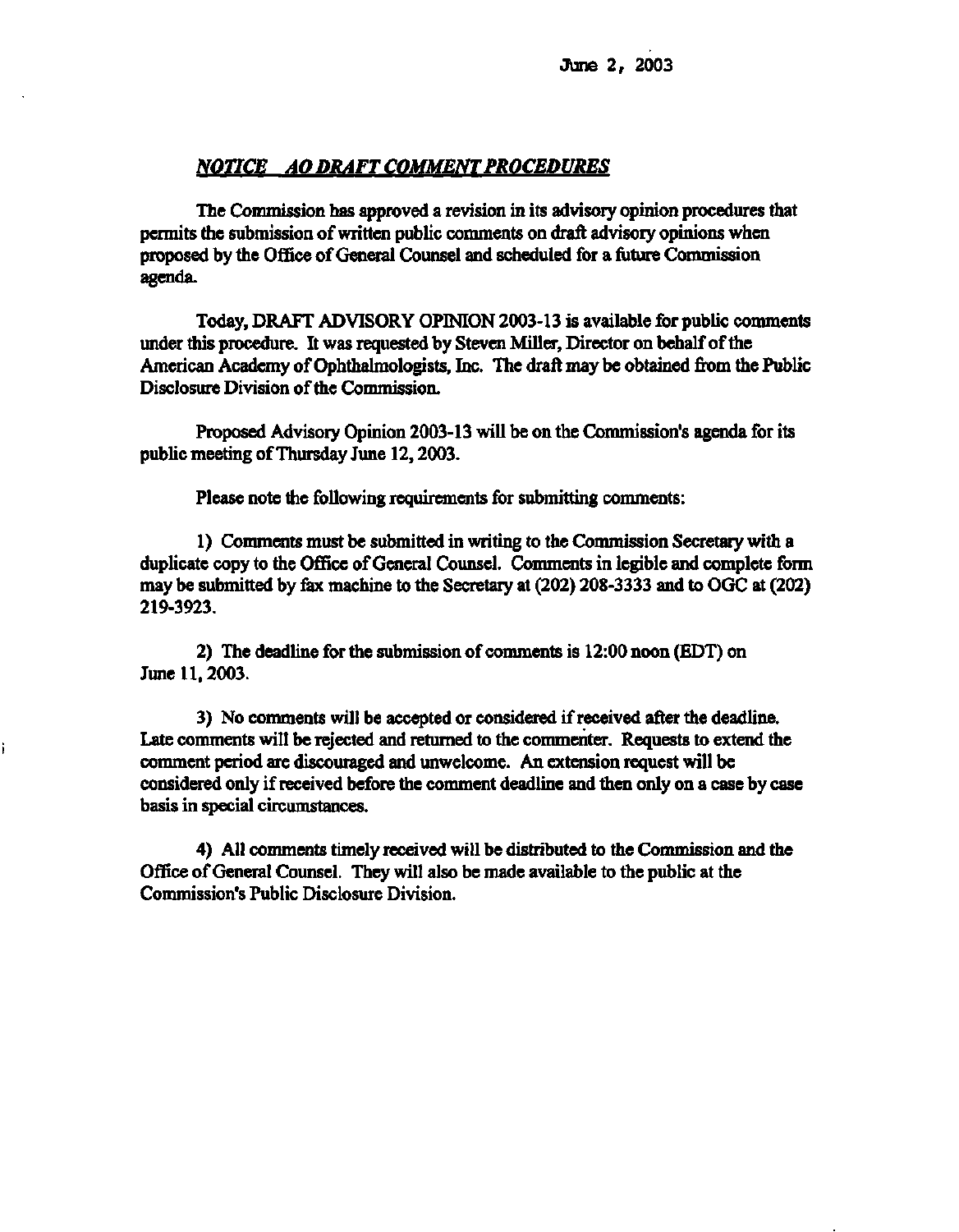# *CONTACTS*

| Press inquiries:<br>Ron Harris |  | $(202)$ 694-1220 |
|--------------------------------|--|------------------|
|--------------------------------|--|------------------|

**Acting Commission Secretary: Mary Dove (202) 694-1040** 

**Other inquiries:** 

**To obtain copy of draft AO 2003-13 contact Public Records Office-Public Disclosure Division (202) 694-1120, or 800-424-9530.** 

**For questions about comment submission procedure contact Rosemary C. Smith, Acting Associate General Counsel, (202) 694-1650.** 

## *ADDRESSES*

**Submit single copy of written comments to:** 

**Commission Secretary Federal Election Commission 999 E Street NW Washington, DC 20463**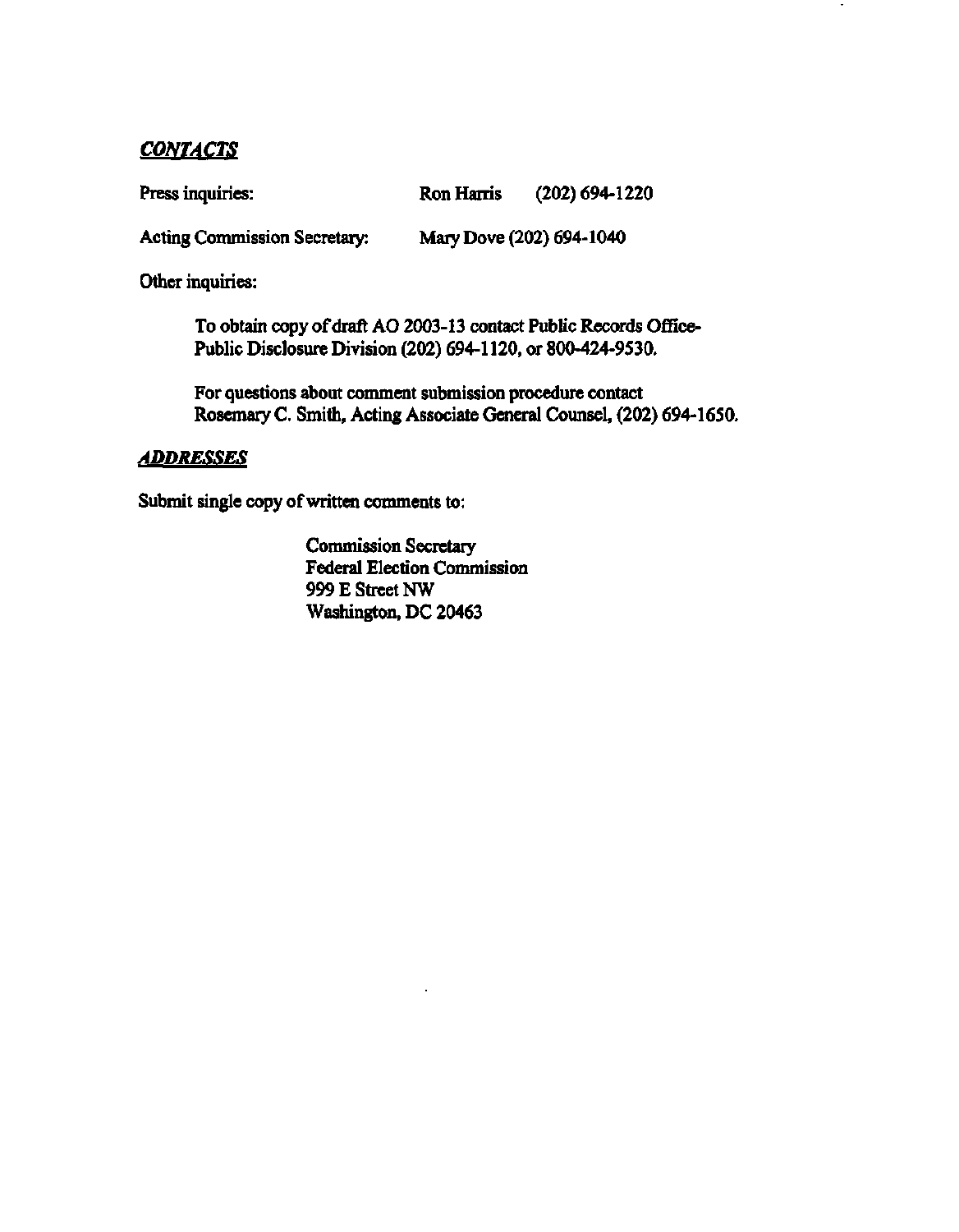#### **AGENDA DOCUMENT NO. 03-38**



**FEDERAL ELECTION COMMISSION Washington, DC 20463** 

**KECEIVED<br>I SJERAL ELECT** *ELECTION* **COMMISSION ::7 p <sup>R</sup> r <sup>T</sup> . \*| <sup>A</sup> <sup>T</sup>**

**Z003 JUN - 2 A 10-. 3b** 

**June 2, 2003** 

**AGEND A ITEM For Meeting** *t\-Dt>-/2-o3* 

#### **MEMORANDUM**

**TO: The Commission** 

**THROUGH:** 

**FROM:** 

**Lawrence H. Norton General Counsel** 

James A. Pehrkon  $Staff$  Director

**James. Kahl Deputy General Counsel** 

**Rosemary C. Smith Acting Associate General Counsel John C. Vergelli Acting Assistant General Counsel** 

**Cheryl A.F. Hemsify Staff Attorney** 

**Subject: Draft. AO 2003-13** 

**Attached is a proposed draft of the subject advisory opinion. We request that this draft be placed on the agenda for June 12, 2003.** 

**Attachment**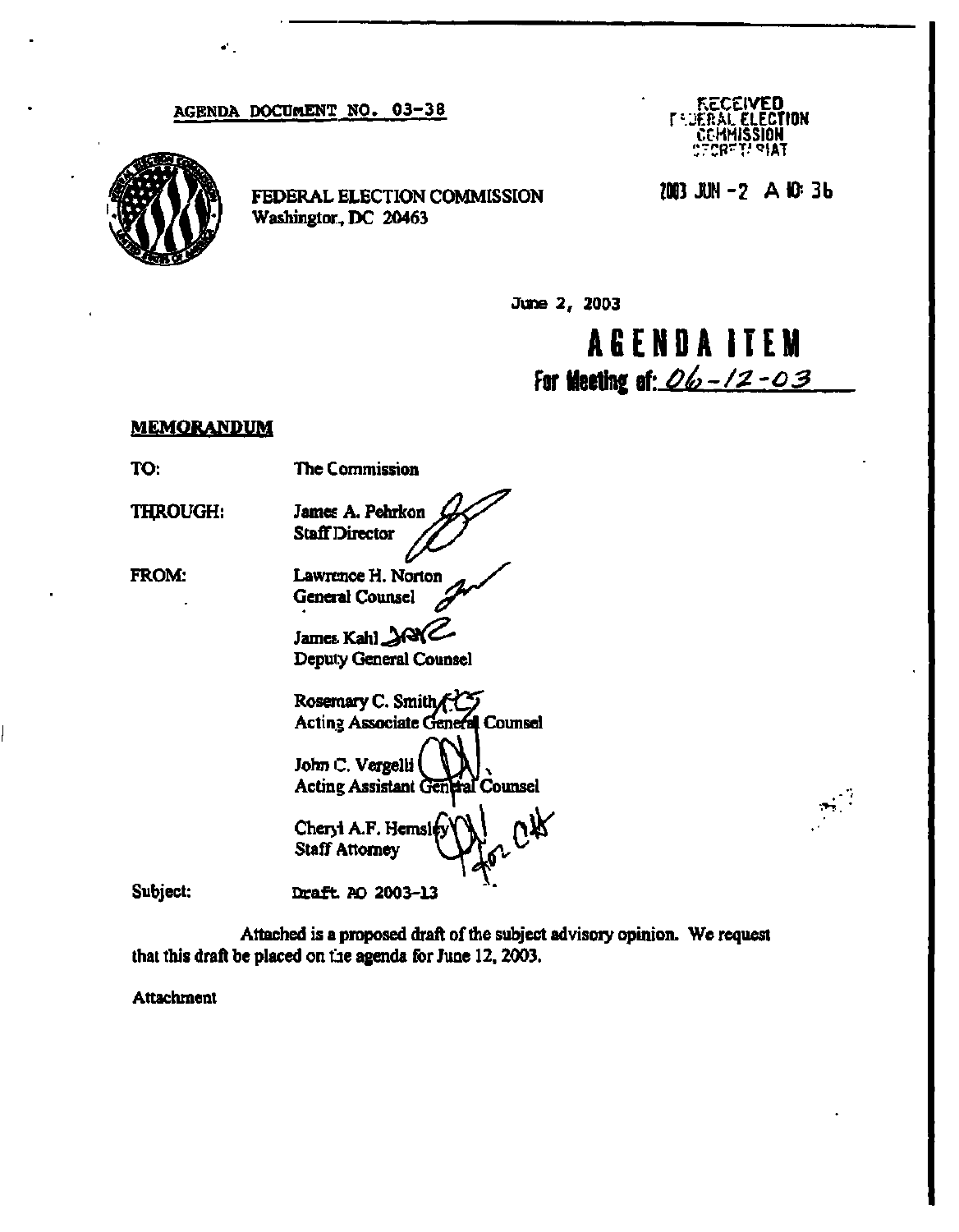### **1 ADVISORY OPINION 2003-13**

- 2 **Mr. Steven L. Miller, Director**
- **3 OPHTHPAC and Political Affairs**
- **4 OPHTHAC Political Committee**
- **5 Suite 700**
- **6 1101 Vermont Avenue NW**
- **7 Washington, D.C. 20005-3570**
- **8 ".Dear Mr. Miller:**



- **9 This responds to your letter dated February 19, 2003, as supplemented by Ms. Mara 10 ?earse Burke's letter of April 9, 2003, requesting an advisory opinion on behalf of the American 11 Academy of Ophthalmology ("AAO\*) concerning the application of the Federal Election 12 Campaign Act of 1971, as amended ("the Act"), and Commission regulations, to the member 13 status of AAO's Members-in-Training.**  14 *Background*  **15 You state that AAO is incorporated under section 501(c)(6) of the Internal Revenue Code 16 and has a membership of 27,000 physicians worldwide specializing in ophthalmology. You state**  17 that the majority of AAO members are practicing physicians who are comprehensive eye M.D.s. **18 AAO's purpose is to promote and advance the science and art of medicine related to the eye and 19 related structures, to support and enhance education in ophthalmology in allied fields, to 20 ..acilitate and improve prevention, diagnosis, and treatment of disorders affecting the eye and**  21 related structures. *Articles of Incorporation of the American Academy of Ophthalmology, Inc.,*  22 **Article II. 23 You state that AAO has 16 categories of membership, from which AAO's separate**
- **24 segregated fund, OPHTHPAC, solicits 14,988 eligible, domestic, dues paying members.**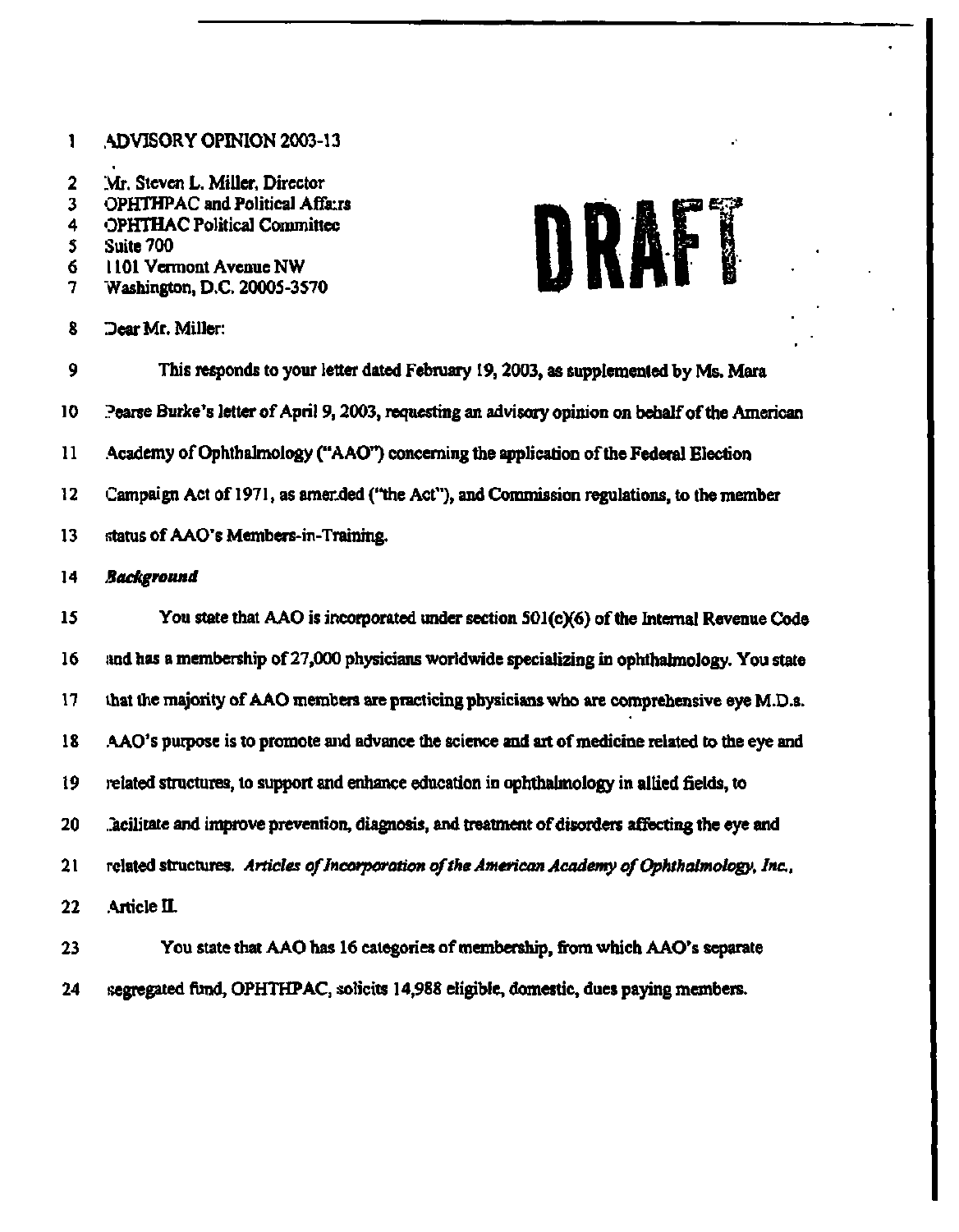| ı       |                        | Under AAO's Bylaws, Members-in-Training are physicians holding a degree of Doctor              |
|---------|------------------------|------------------------------------------------------------------------------------------------|
| 2       |                        | of Medicine, Doctor of Osteopathy (or equivalent medical degree as determined by the Board of  |
| 3       | Trustees), and either: |                                                                                                |
| 4       | 1)                     | Are engaged on a full-time basis in an ophthalmology residency training program                |
| 5       |                        | conducted either in the United States or in Canada that is acceptable to the Board             |
| 6       |                        | of Trustees; or                                                                                |
| 7       | 2)                     | Have successfully completed such training and are engaged in a full-time                       |
| 8       |                        | ophthalmology fellowship training program conducted in the United States or                    |
| 9       |                        | Canada or in a postgraduate educational course of training leading to an advanced              |
| 10      |                        | degree at an accredited college or university in the United States or in Canada; or            |
| 11      | 3)                     | Are foreign medical graduates <sup>1</sup> who are otherwise eligible for International        |
| 12      |                        | Membership and are engaged on a full time basis in a postgraduate                              |
| 13      |                        | ophthalmology training program in the United States or in Canada.                              |
| 14      |                        | Members-in-Training are not granted voting rights under AAO's bylaws, nor are they             |
| 15      |                        | required to pay dues. However, Members-in-Training are subject to AAO's Code of Ethics and     |
| 16      |                        | are subject to sanctions therounder. You state that eighty percent (80%) of ophthalmology      |
| $17 \,$ |                        | residents within the United States are Members-in-Training of AAO and that ninety-three        |
| 18      |                        | percent (93%) of all ophthalmologists within the United States are AAO members. You state that |
| 19      |                        | candidates for membership must affirmatively accept the invitation to become a member. You     |

<sup>&#</sup>x27; Under 2 U.S.C. **441c,** foreign nationals are prohibited from directly or indirectly making (A) a contribution or donation of money or other thing of value, or to make an express or implied promise **to make** a contribution or donation, in connection with a Federal, State, or local election; (B) a contribution or donation to a committee or a political party; or (C) an expenditure, independent expenditure, or disbursement for an electioneering communications (within the meaning of 2 U.S.C. 434(f)(3)). It is unlawful for a person to solicit, accept, or receive a contribution or donation described in (A) or (B), above, from a foreign national.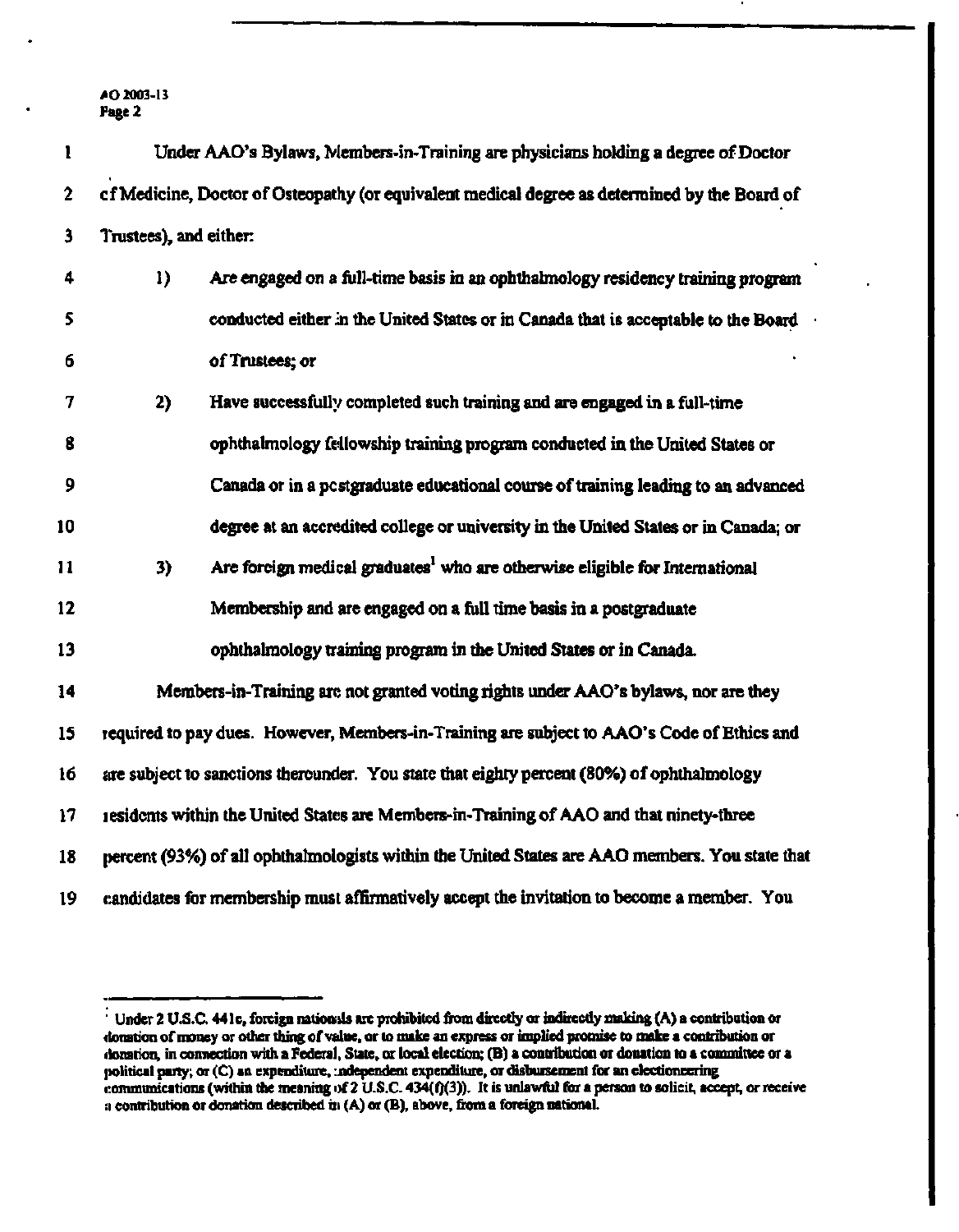**1 further state that references to "member" or "member of the Academy" in AAO's Bylaws refer 2 to members and Members-in-T::aining unless otherwise specified. 3 4** *Question Presented*  **5 Do the Members-in-Training of AAO qualify as "members" of AAO under Commission 6 regulations and, as such, may they be solicited by AAO to make contributions to AAO's separate 7 segregated fund, OPHTHPAC? For the reasons addressed below, the Commission answers this 8 question in the affirmative. 9 10** *Legal Analysis and Conclusions*  **11** *Act and Commission Regulations*  **12 The Act prohibits corporations from making any contribution or expenditure in 13 connection with a Federal election. 2 U.S.C. 44lb(a). The Act states, however, that the term 14 "contribution and expenditure" does not include "the establishment, administration, and 15 solicitation of contributions to a separate segregated fund to be utilized for political purposes by 16 a corporation, labor organizatic n, membership organization, cooperative or corporation without 17 capital stock." 2 U.S.C. 441b(b)(2)(C).** *See also 2* **U.S.C. 431(8)(B)(vi) and (9)(B)(v). 18 Under 2 U.S.C. 441b(b](4)(A), a corporation, or a separate segregated fund established 19 by a corporation, may only solicit contributions to such a fund from the corporation's 20 stockholders and their families and the corporation's executive or administrative personnel and 21 their families. An exception set forth in 2 U.S.C. 441b(b)(4)(C) allows a corporation without 22 capital stock, or a separate segregated fund established by such a corporation, to solicit 23 contributions to the fund from the members of the nonstock corporation.**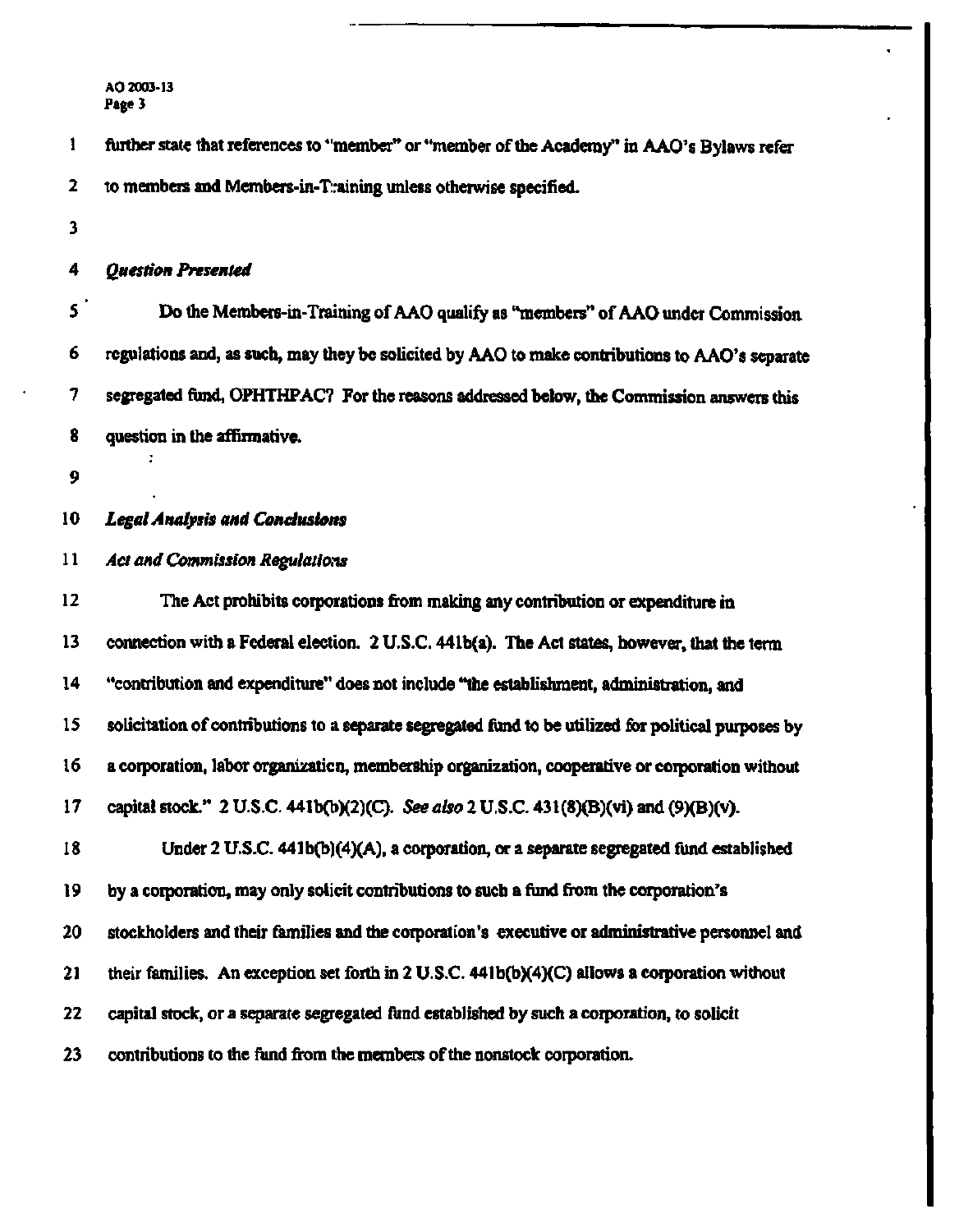**1** *Status of AAO as membership Organization 2* **Commission regulations define a "membership organization" as a trade association, 3 cooperative, or corporation without capital stock that: 4 (i) Is composed of members, some or all of whom are vested with the power and 5 ' authority to operate or administer the organization, pursuant to the organization's articles, 6 bylaws, constitution or other formal organizational documents; 7 (ii) Expressly states the qualifications and requirements for membership in its articles, 8 bylaws, constitution or other formal organizational documents; 9 (iii) Makes its articles, bylaws, constitution, or other formal organizational documents 10 available to its members upon request; 11 (iv) Expressly solicits persons to become members; 12 (v) Expressly acknowledges the acceptance of membership, such as by sending a 13 membership card or including the member's name on a membership newsletter list; and 14 (vi) Is not organized primarily for the purpose of influencing the nomination for election, 15 or election, of any individual to Federal office. 16 11 CFR 114.1(e)(l)(i) through (vi);** *see also* **11 CFR 100.134. 17 AAO is a voluntary organization composed of sixteen types of members, of which six 18 !iave the right to vote on any matter or to attend any annual or special business meeting of AAO.**  19 Governance of AAO is vested in the Board of Trustees, which is made up of Active Fellows, **20 Active Osteopathic Fellows, and Life Fellows.** *Bylaws of the American Academy of*  **21** *Ophthalmology, Inc.,* **Article I, Section 1.20. The requirements of each category of membership 22 are clearly set forth in the** *Bylaws,* **Article I. The** *Articles of Incorporation, Bylaws, Code of*  **23** *.Ethics, and Procedural Rules* **aie available on AAO's web site, [www.AAO.org.](http://www.AAO.org) You state that**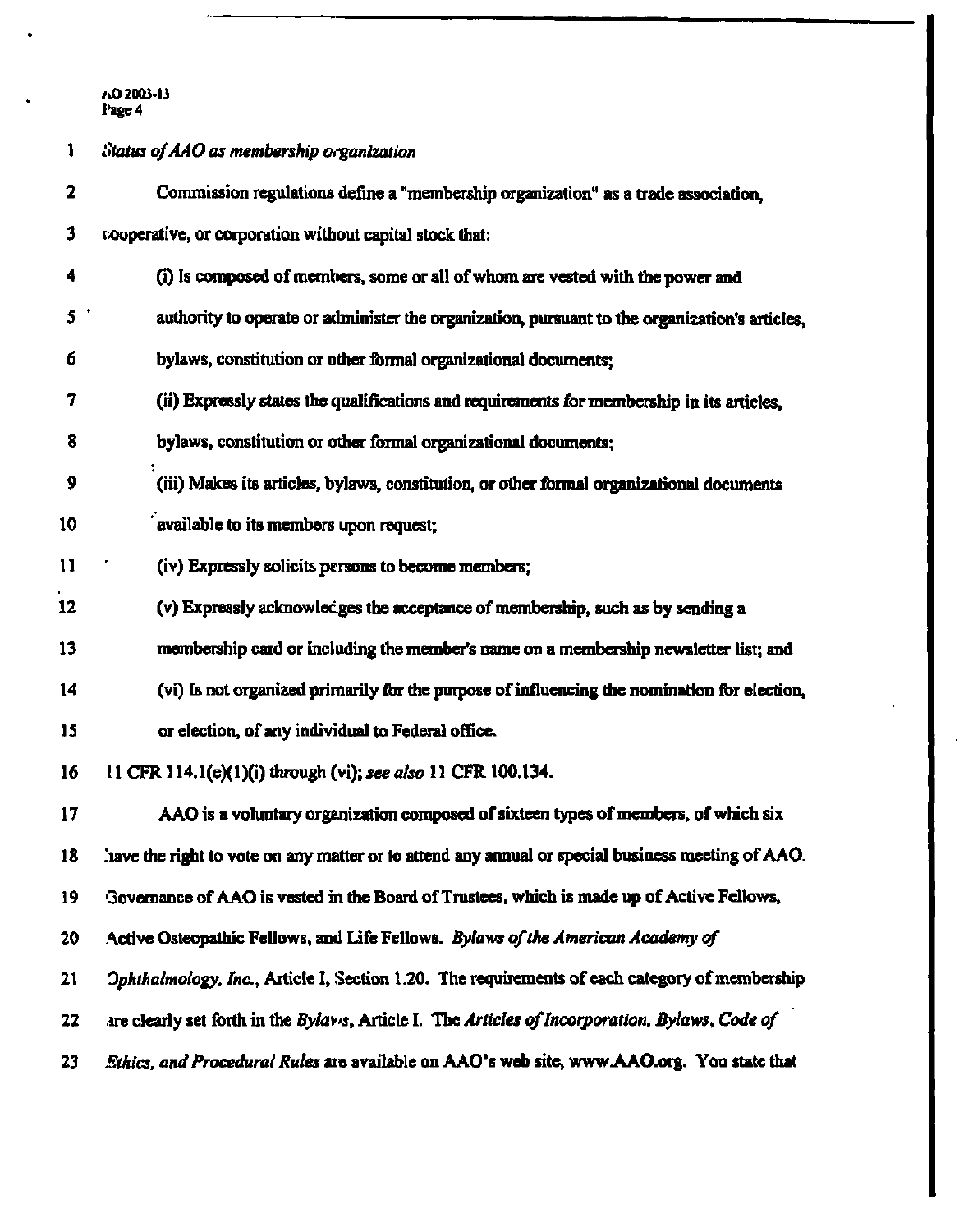| 1  | AAO invites prospective members to join the organization and that these prospects must             |
|----|----------------------------------------------------------------------------------------------------|
| 2  | affirmatively accept that invitation. You state that upon the affirmative vote of the Board of     |
| 3  | Trustees and the payment of any dues required for the appropriate membership type, each            |
| 4  | accepted invitee is recognized with a certificate of membership status. Bylaws, Article I, Section |
| 5  | 1.24. Therefore, the Commission concludes that AAO is a membership organization within the         |
| 6  | meaning of 11 CFR 100.134 and 114.1(e).                                                            |
| 7  | Status of Members-in-Training as "members"                                                         |
| 8  | The Act does not define the term "member." However, Commission regulations provide                 |
| 9  | that the term "members" includes all persons who are currently satisfying the requirements for     |
| 10 | membership in a membership organization, affirmatively accept the membership organization's        |
| 11 | invitation to become a member, and either:                                                         |
| 12 | (i) Have some significant financial attachment to the membership organization, such as a           |
| 13 | significant investment or ownership stake; or                                                      |
| 14 | (ii) Pay membership dues at least annually, of a specific amount predetermined by the              |
| 15 | organization; or                                                                                   |
| 16 | (iii) Have a significant organizational attachment to the membership organization which            |
| 17 | includes: affirmation of membership on at least an annual basis; and direct participatory          |
| 18 | rights in the governance of the organization. For example, such rights could include the           |
| 19 | right to vote directly or indirectly for at least one individual on the membership                 |
| 20 | organization's highest governing board; the right to vote directly for organization                |
| 21 | officers; the right to vote on policy questions where the highest governing body of the            |
| 22 | membership organization is obligated to abide by the results; the right to approve the             |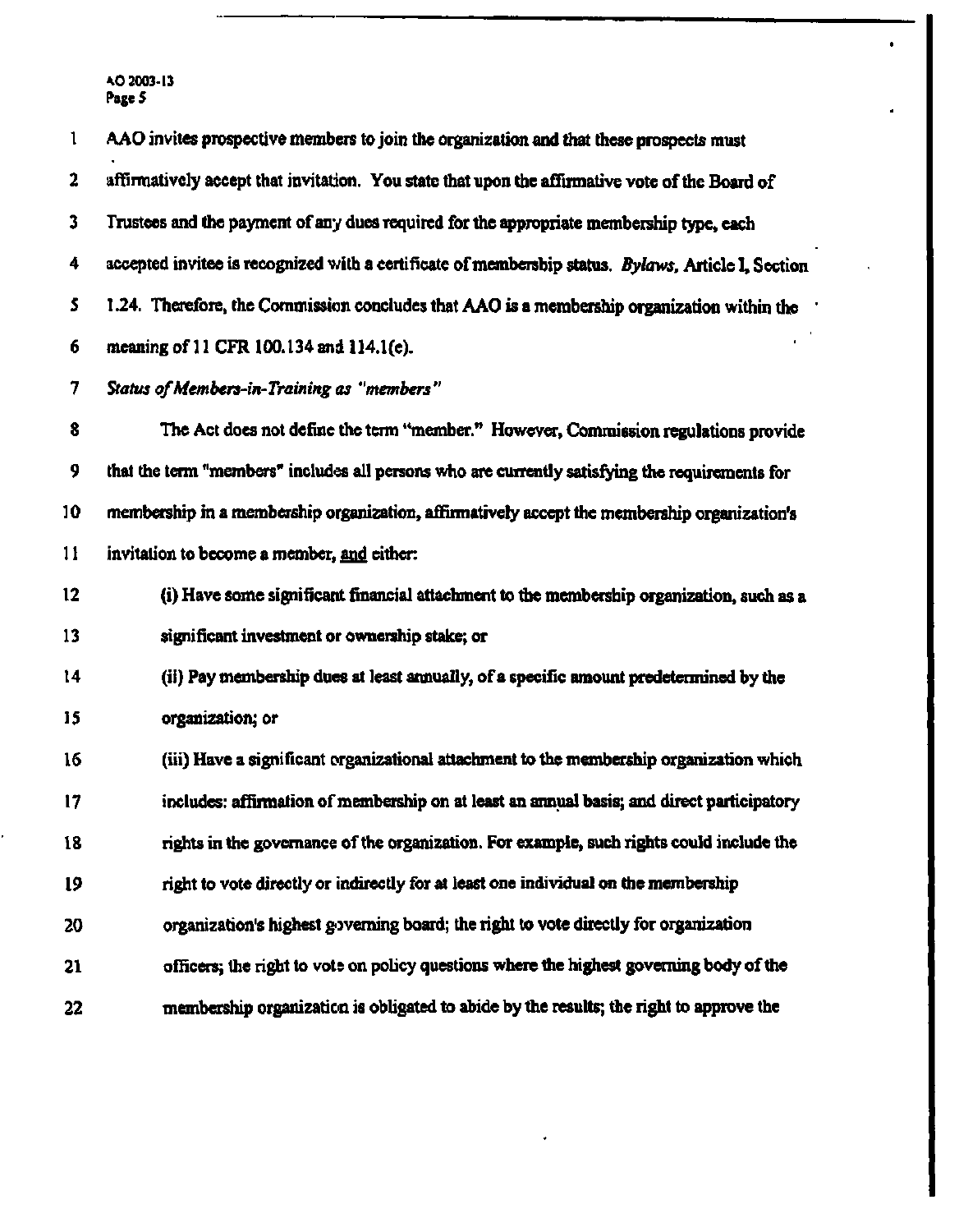| 1  | organization's annual budget; or the right to participate directly in similar aspects of the          |
|----|-------------------------------------------------------------------------------------------------------|
| 2  | organization's governance.                                                                            |
| 3  | 11 CFR 114.1(e)(2)(i) through (iii); see also 11 CFR 100.134.                                         |
| 4  | You ask whether Members-in-Training qualify as members under the Act and                              |
| 5  | Commission regulations. First, since all prospective members (including Members-in-Training)          |
| 6  | must apply and be accepted by the Board of Trustees, the Commission accepts as conclusive that        |
| 7  | AAO evaluates each person and only accepts those who meet AAO's requirements for Members-             |
| 8  | in-Training set forth in the Bylaws, Article I, Section 1.13, and as described in this opinion,       |
| 9  | below. You state in your February 19, 2003, letter that "[c] and idates for membership within the     |
| 10 | Academy must affirmatively accept the invitation to become a member." See also, Bylaws,               |
| 11 | Article I, Section 1.17. Thus, Members-in-Training meet the first two requirements set forth in       |
| 12 | 11 CFR 114.1(e)(2).                                                                                   |
| 13 | In addition to the above two requirements, prospective members must also meet one of                  |
| 14 | the three requirements listed above as $11$ CFR $114.1(e)(2)(i)$ , (ii) or (iii). Under the facts you |
| 15 | present, Members-in-Training co not meet any of these requirements. Members-in-Training are           |
| 16 | not required to pay dues and have no other significant financial attachment to the organization,      |
| 17 | such as an investment or ownership stake. Further, Members-in-Training do not have the right to       |
| 18 | vote or to participate in the governance of the organization and, therefore, do not meet the          |
| 19 | organizational attachment requirement in 11 CFR 114.1(e)(2)(iii).                                     |
| 20 | Thus, the Members-in-Training do not qualify as "members" of AAO under the general                    |
| 21 | rule in 11 CFR 100.134(f) and 114.1(e)(2). However, under 11 CFR 100.134(g) and 114.1(e)(3),          |
| 22 | the Commission may, on a case-by-case basis, determine that persons who do not precisely meet         |
| 23 | the requirements of the general rule, but who do have a "relatively enduring and independently        |
|    |                                                                                                       |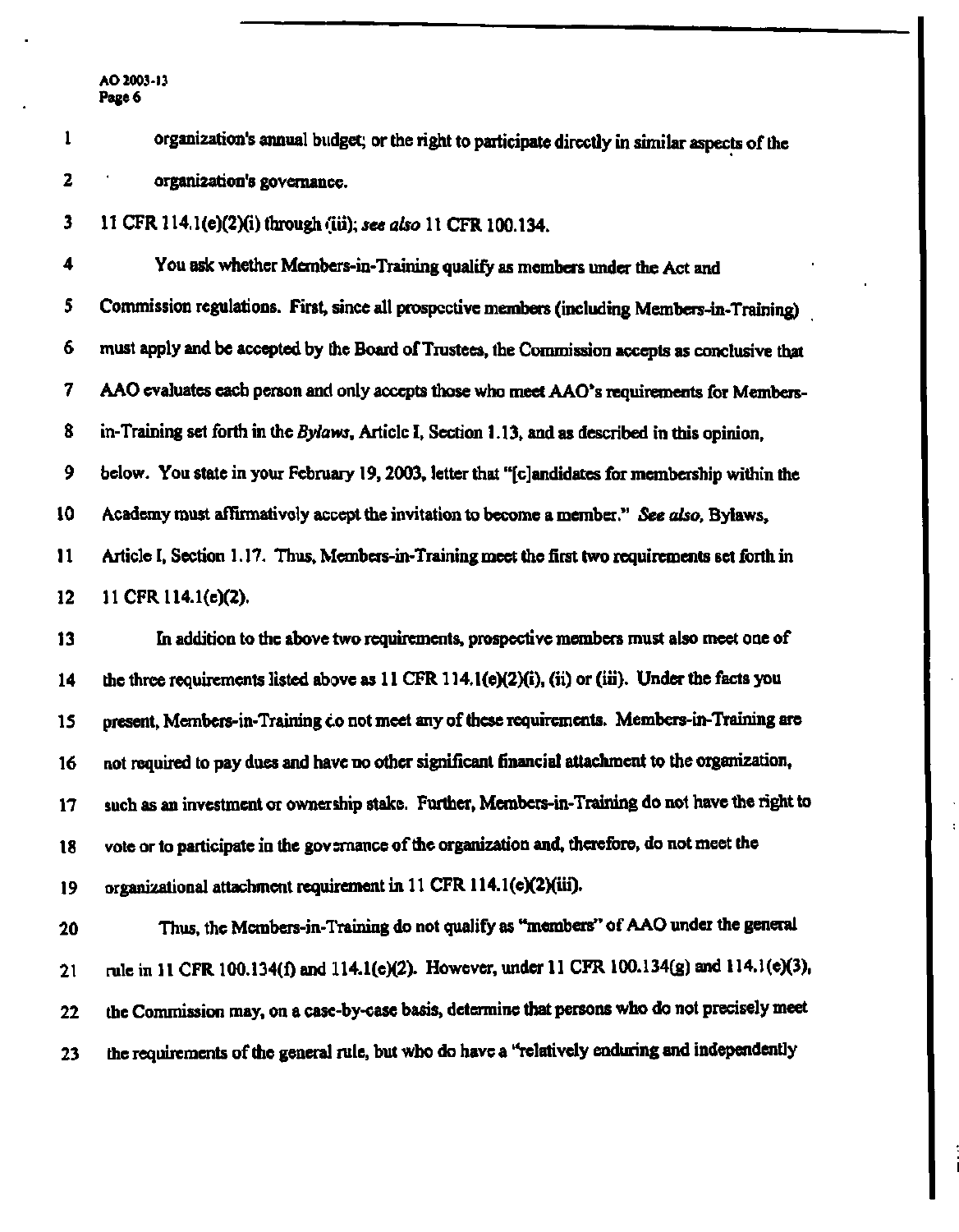| 1  | significant financial or organizational attachment to the organization" may be considered           |
|----|-----------------------------------------------------------------------------------------------------|
| 2  | members for the purposes of corporate communications and solicitations. See, e.g., AO 1997-5.       |
| 3  | The Commission regulations regarding what constitutes membership for the purposes of                |
| 4  | the Act were promulgated in 1999 in response to the Court of Appeals decision in Chamber of         |
| 5  | Commerce v. FEC, 69 F.3 <sup>rd</sup> 600 (D.C. Cir. 1995). The Chamber case determined that the    |
| 6  | Commission's previous membership regulations, which had been adopted in 1993, see 58 Fed.           |
| 7  | Reg. 45770 (Aug. 30, 1993), were too restrictive.                                                   |
| 8  | The Commission notes that in this instance, while Members-in-Training have no                       |
| 9  | significant financial attachment and you state that they are not required to pay dues to AAO, they  |
| 10 | are subject to sanctions. In Chamber, the issue was whether members of the American Medical         |
| 11 | Association who paid dues and were subject to professional sanctions by the AMA, but who had        |
| 12 | no vote in the governance of the organization, could be considered members for the purposes of      |
| 13 | the Act. The Court noted that "[i]t might be thought, that for a professional, placing oneself in   |
| 14 | such a position [i.e., subject to sanctions] is the most significant organizational attachment." 69 |
| 15 | F.3d at 605 (emphasis in original). $2$                                                             |
| 16 | You state that eighty percent of all ophthalmology residents are Members-in-Training of             |
| 17 | AAO. Moreover, upon successful completion of the residency program, a Member-in-Training            |
| 18 | is invited to become an Active Member/Fellow of the Academy, and ninety-three percent of all        |
| 19 | ophthalmologists in the U.S. are members of AAO. These statistics indicate that, as a population,   |
| 20 | Members-in-Training are very likely to have an enduring relationship with the AAO.                  |
| 21 | Therefore, the Commission determines that, given that Members-in-Training are subject               |
| 22 | to sanctions by AAO, (see Chamber 69 F.3d at 605) and, given that the overwhelming majority         |

**The Commission quoted this statement in the Explanation and Justification of the 1999 membership rules, but did not include sanctions as one of the organizational attachments in the general rules.** *See* **64 Fed. Reg. 41266-41273 (July 30,1999).**